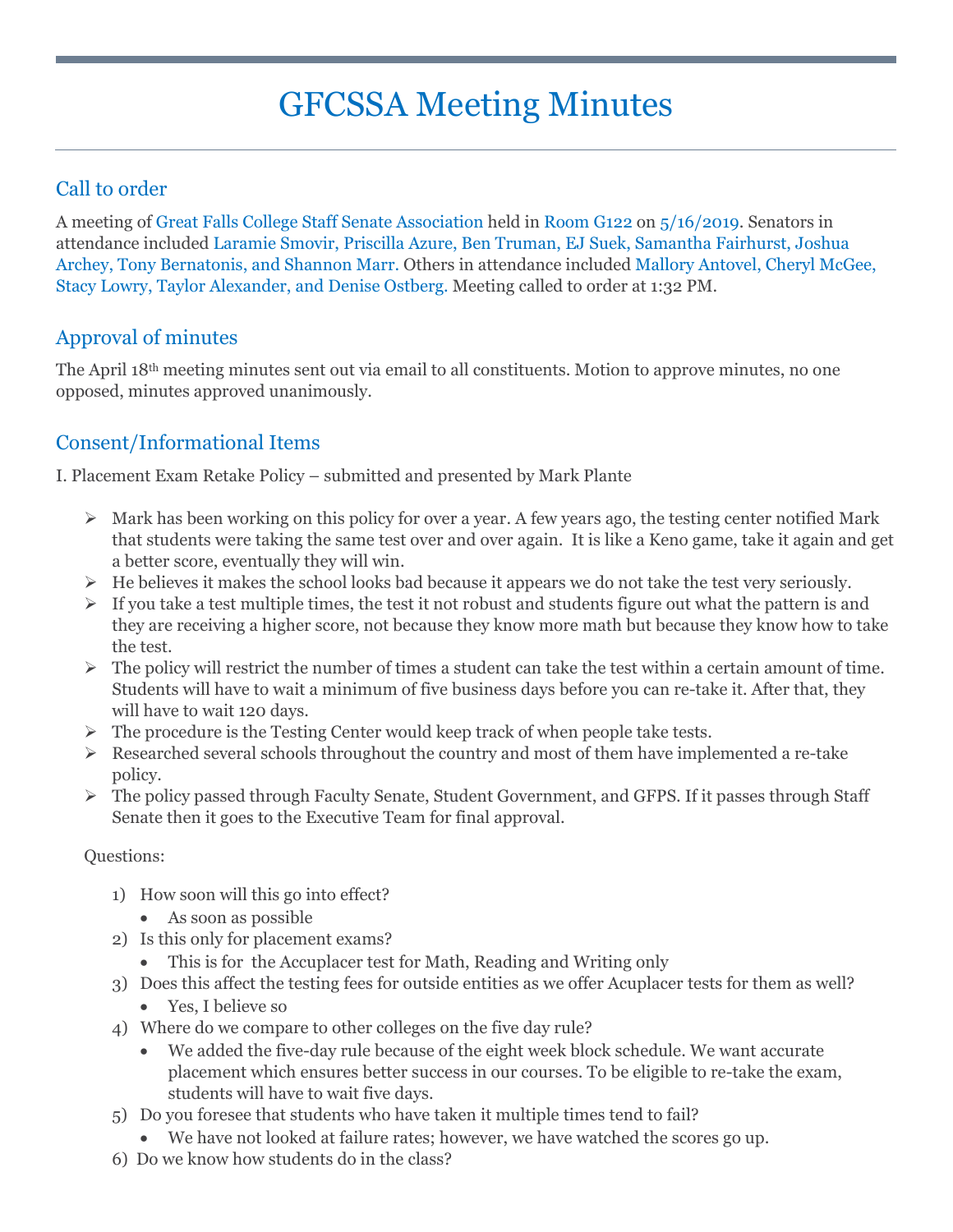- No observations yet
- 7) Do students pay for the test every time they take it?
	- Yes, it's \$5 per test

Senator Comments/Discussion:

- No official study, but when the Library was in charge of the Testing Center, there were a lot of students that were being placed in higher classes but were not doing well in their grades.
- All the Senators felt this policy is a no brainer and that their constituents would agree so motion was made to vote on policy at this meeting.
- II. Online suggestion box follow up
	- $\triangleright$  Adding recording of meeting minutes to webpage.
		- Tony, EJ, Ja, Laramie, and others have found that due to Disability Services, we would have to pay to have someone transcribe the minutes and have the videos captioned. We do not have a budget for this so it is not possible at this time unless we find funds for it.
		- On the flip side, the minutes are already detailed

III. MUSSA/BOR Meeting Update

- $\triangleright$  Priscilla informed the group that MUSSA will be presenting their Strategic Plan, Strategic Plan Tracking spreadsheet, Ellucian Report, and survey results to the Regents at their breakfast meeting on May 22nd at 7:00am.
- $\triangleright$  Showed a copy of the Strategic Plan Tracking Spreadsheet that will be in the presentation. Priscilla stated she will send an electronic copy to everyone for review. Confirmed the staff survey was sent to all 51 classified staff and the response rate was over 50%.
- Staff members are more than welcome to attend the BOR meeting, paid, with supervisor approval.

#### Action Items

I. Vote on Officer positions (President, Vice President, Secretary/Treasurer)

- $\triangleright$  Nominees who accepted:
	- 1) President Laramie Smovir
	- 2) Vice President Tony Bernatonis and Josh Archey
	- 3) Secretary/Treasurer vacant
- $\triangleright$  Handed out sheets of paper so Senators can vote unanimously
- Discussed the following options to fill Secretary/Treasurer position:

A) Asked if anyone wanted to step up at this time – no response

B) Amend By-laws to not require the Secretary/Treasurer to be a Senator for one year or not at all C) If someone wanted to be President, Laramie would step down and nominate herself for Sectary/Treasurer.

D) One of the nominees for VP take the President position – Tony declined, Josh accepted.

#### **2019/2020 Elected Officer positions are:**

1) President – Joshua Archey